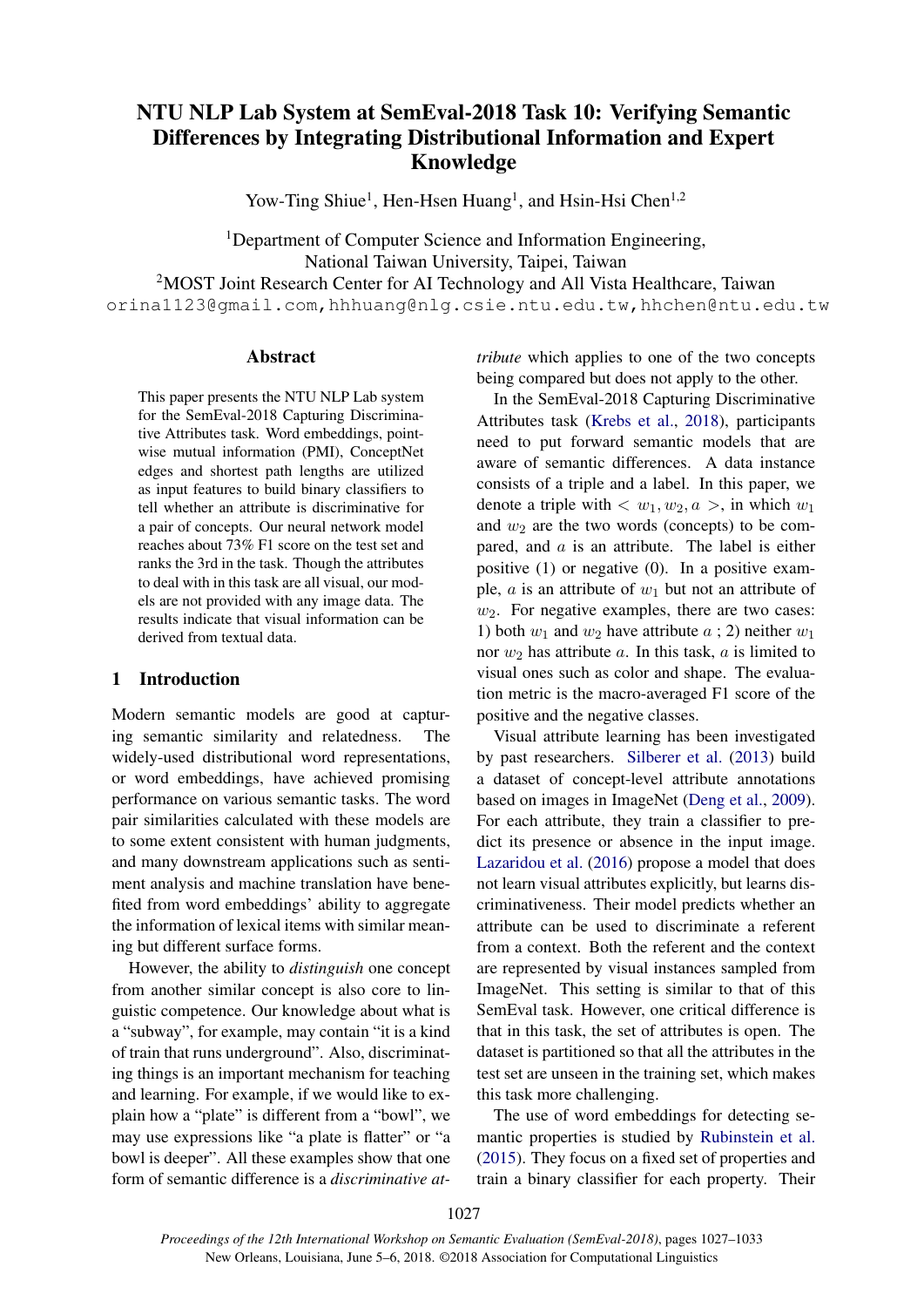results indicate that word embeddings capture taxonomic properties (e.g. "an animal") better than attributive properties (e.g. "is fast"), possibly because attributive signal is weak in text.

In this task, most visual attributes are attributive properties. The signal of "visual" attributes can be even weaker in text since they are not mainly communicated through language in human cognition. The word "red" in "I bought a red apple" sounds more like a linguistic redundancy than that in "I bought a red jacket" does, since "red" is a typical attribute of apples. However, these visual attributes may impose constraints on valid expressions. For instance, we can say "the bananas turned yellow", but it would be extremely difficult to find some context where "the bananas turned red" makes sense. Therefore, visual attributes can be signaled in some implicit and indirect ways. By utilizing several computational approaches, we reveal to what extent visual attributes can be acquired from text.

This paper aims at capturing semantic difference by incorporating information from both corpus statistics and expert-constructed knowledge bases. We build a rule-based system and a learning-based system for the binary classification problem, i.e., to tell whether an attribute is discriminative for two concepts. The learningbased system achieved F1 score of 0.7294, which is the third best in the official evaluation period of SemEval-2018 Task 10. Our approach is purely based on textual data, without access to image instances, which indicates that it is possible to figure out substantial visual information from text.

## 2 Distributional Information

We utilize two kinds of computational approaches to derive information from co-occurrence statistics in large copora. The first one is word embedding, which has been shown to encode semantic information in low-dimensional vectors. The second one is pointwise mutual information (PMI), which is a commonly-used measurement of the strength of association between two words. We analyze the performance of rule-based or learning-based models with different sets of features to reflect their effectiveness.

# 2.1 Concatenation of Word Embeddings

A very straight-forward approach is concatenating the embedding of  $w_1$ ,  $w_2$  and a into a fea-

| Embeddings |       |                  | Train            | <b>Validation</b> |        |          |
|------------|-------|------------------|------------------|-------------------|--------|----------|
| $w_1$      | $w_2$ | $\boldsymbol{a}$ | Macro F1<br>Acc. |                   | Acc.   | Macro F1 |
| V          |       |                  | 0.7468           | 0.6484            | 0.5184 | 0.3409   |
|            |       |                  | 0.6379           | 0.5216            | 0.5180 | 0.2908   |
| V          | V     |                  | 0.7017           | 0.5040            | 0.4996 | 0.2748   |
| V          |       |                  | 0.6790           | 0.5938            | 0.4945 | 0.3558   |
|            | v     |                  | 0.6733           | 0.5421            | 0.5029 | 0.3170   |

Table 1: Training and validation scores of MLP model with embeddings of different subsets of the triple.

ture vector to train a binary classifier. We use the pre-trained 300-dimensional Word2vec embeddings (Mikolov et al., 2013) trained on Google News<sup>1</sup> as input features. We construct a multilayer perceptron (MLP) model with two hidden layers of size 1,024 to conduct preliminary experiments. The activation function is ReLU and the dropout rate is 0.5. The model is implemented with Keras (Chollet, 2015). We train for 20 epochs and report the best validation scores.

However, we find out that there is a serious issue of overfitting. As shown in Table 1, the gap between training and validation scores is large. We also experimented simpler models such as Logistic Regression and Random Forest, and got similar results. A possible cause of overffiting is that the model does not learn to extract and compare attributes, but learns the "pattern" of some combination of words in the triples.

To verify the above speculation, we train similar MLP models which only take "partial" triples as input. Theoretically, the label cannot be determined correctly with an incomplete triple. However, according to the results shown in Table 1, the models considering solely a part of every triple can still "learn" some information from the training set (majority-class baseline accuracy on the training set: 0.6383). Some models with partial information even achieve better validation scores than that with complete information. This indicates that the models overfit to the vocabulary of the training set. At the test time, all the attributes are unknown, so the model cannot make effective predictions. In fact, these results are similar to the lexical memorization phenomenon reported by Levy et al. (2015) on the hypernym detection task.

## 2.2 Embeddings Similarity Difference

Because "raw" word embedding features do not work, we turn to more abstract features. Let  $sim_1$ and  $sim_2$  be the cosine similarity of the vector of  $a$ 

<sup>1</sup> https://code.google.com/archive/p/word2vec/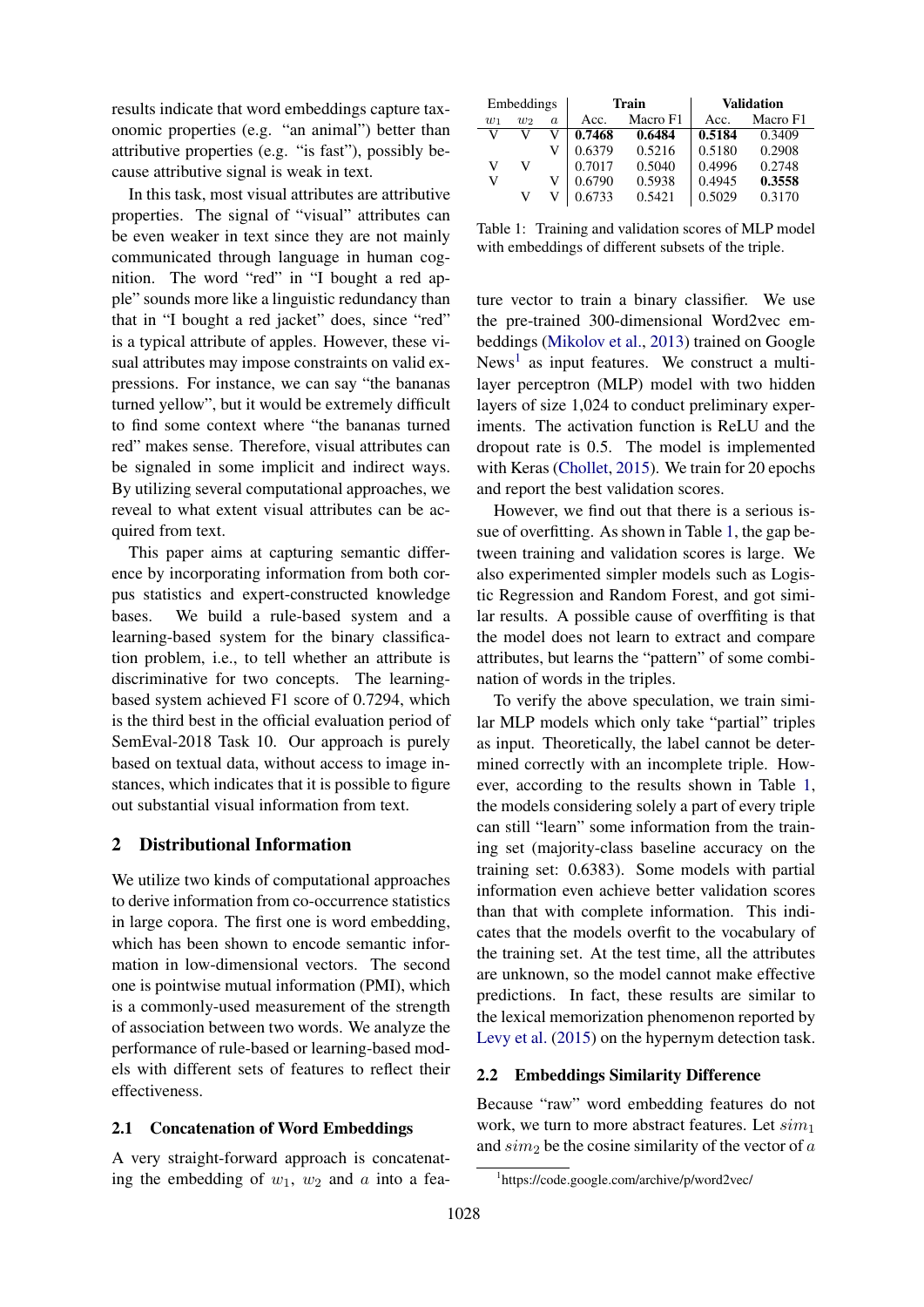to the vector of  $w_1$  and  $w_2$  respectively. We compare the values  $sim_1$  and  $sim_2$ . The rationale is that if a word  $w$  has an attribute  $a$ , then it tends to, though not necessarily, be more similar to  $\alpha$  than other words without a.

The following six embedding models are experimented with. The embedding size is fixed to 300.

- 1. W2V(GNews): The standard Word2vec model as described in Section 2.1.
- 2. fastText: fastText (Bojanowski et al., 2017) is a modification of Word2vec that takes subword information into account. We adopt the pretrained vectors trained on 6B tokens<sup>2</sup>.
- 3. Numberbatch: Numberbatch embeddings are built upon several corpus-based word embeddings and improved by retrofitting on Concept-Net, a large semantic network containing an abundance of general knowledge (Speer et al., 2017). We use the pre-trained embeddings of English concepts<sup>3</sup>.
- 4. GloVe(Common Crawl): The GloVe model (Pennington et al., 2014) obtains word representation according to global co-occurrence statistics. We use the pre-trained vectors trained on 840B tokens of Common Crawl<sup>4</sup>.
- 5. Sense(enwiki)-*c*: Sense vectors may encode more fine-grained semantic information than word vectors do, so we also experimented with sense vectors. We perform word sense disambiguation (WSD) on the English Wikipedia corpus to get a sense-annotated corpus, using the Adapted Lesk algorithm implemented in pywsd<sup>5</sup>. The sense inventory is based on synsets in WordNet. We train a Word2vec Skip-gram (SG) model with this corpus to obtain sense vectors. To apply sense vectors to words and attributes in this SemEval task, we propose the following *closest* sense-selection method (denoted by  $-c$ ) to choose a sense for each of  $w_1$ ,  $w_2$  and a.  $S(w)$  denotes the set of synsets that a word w belongs to and  $emb(s)$  denotes the vector of synset (sense) s.

$$
s_1*, s_a* = \underset{s_1 \in S(w_1)}{\operatorname{argmax}} \cos(\text{emb}(s_1), \text{emb}(s_a))
$$

$$
s_1 \in S(w_1)
$$

$$
s_a \in S(a)
$$

$$
s_2* = \underset{s_2 \in S(w_2)}{\operatorname{argmax}} \cos(\text{emb}(s_1*), \text{emb}(s_2))
$$

Since  $\alpha$  might be an attribute of  $w_1$ , we choose the closest pair of senses for them. Then, we choose the sense of  $w_2$  that is closest to  $s_1$ <sup>\*</sup>, the selected sense for  $w_1$ . The reason is that a semantic difference is more likely to be meaningful for two similar concepts. Finally, we use the vector of the selected senses to compute similarities.

6. Sense(enwiki)-*f*: We use the same sense embeddings as described previously but directly select the *first* sense (predominant sense) in WordNet for  $w_1$ ,  $w_2$  and a respectively, without performing WSD. This method is denoted by -*f*.

We first use these similarities in a simple rulebased model: if  $sim_1 > sim_2$  then output 1; otherwise output 0. The results are summarized in Table 2. In general, this similarity comparison rule performs better on the positive class than on the negative class. GloVe results in the highest negative F1, while Numberbatch results in the best macro-averaged F1. We show the confusion matrix for this rule with Numberbatch in Table 3. As can be seen, similarity differences are helpful for discriminating the positive examples, but they are not good indicators of negative examples.

We use  $sim_1 - sim_2$  of different kinds of embeddings as features and train MLP models as described in the previous section. The results of different combinations of embeddings are shown in Table 4. However, there is only slight macro-

| Embeddings      | Acc.   | Pos. $F1$ | Neg. F1 | Macro F1 |
|-----------------|--------|-----------|---------|----------|
| 1. W2V          | 0.6128 | 0.6512    | 0.5648  | 0.6080   |
| 2. fastText     | 0.6047 | 0.6435    | 0.5565  | 0.6000   |
| 3. Numberbatch  | 0.6653 | 0.7142    | 0.5964  | 0.6553   |
| 4. GloVe        | 0.6330 | 0.6594    | 0.6022  | 0.6308   |
| 5. Sense- $c$   | 0.5981 | 0.6609    | 0.5068  | 0.5838   |
| $6.$ Sense- $f$ | 0.5816 | 0.5597    | 0.6013  | 0.5805   |

Table 2: Performance of the  $sim_1 > sim_2$  rule with different embeddings on the validation set.

| True label $\mid sim_1 > sim_2$ otherwise |     |
|-------------------------------------------|-----|
| 1138                                      |     |
| 685                                       | 673 |

Table 3: Confusion matrix of the  $sim_1 > sim_2$  rule with Numberbatch embeddings on the validation set.

| Embeddings   Acc.                                   |  |        | Pos. F1 Neg. F1 Macro F1 |
|-----------------------------------------------------|--|--------|--------------------------|
| $\left[\sin x3\right]$ 1. - 3. 0.6598 0.6640 0.6555 |  |        | 0.6598                   |
| [sim x4] 1. – 4. $\vert 0.6547 \, 0.6572 \vert$     |  | 0.6521 | 0.6546                   |
| [sim x6] 1. – 6. $\vert 0.6565 \vert 0.6609 \vert$  |  | 0.6520 | 0.6564                   |

Table 4: Performance of MLP models with different combinations of word vector similarity differences.

<sup>2</sup> https://fasttext.cc/docs/en/english-vectors.html 3 https://github.com/commonsense/conceptnetnumberbatch

<sup>4</sup> https://nlp.stanford.edu/projects/glove/

<sup>5</sup> https://github.com/alvations/pywsd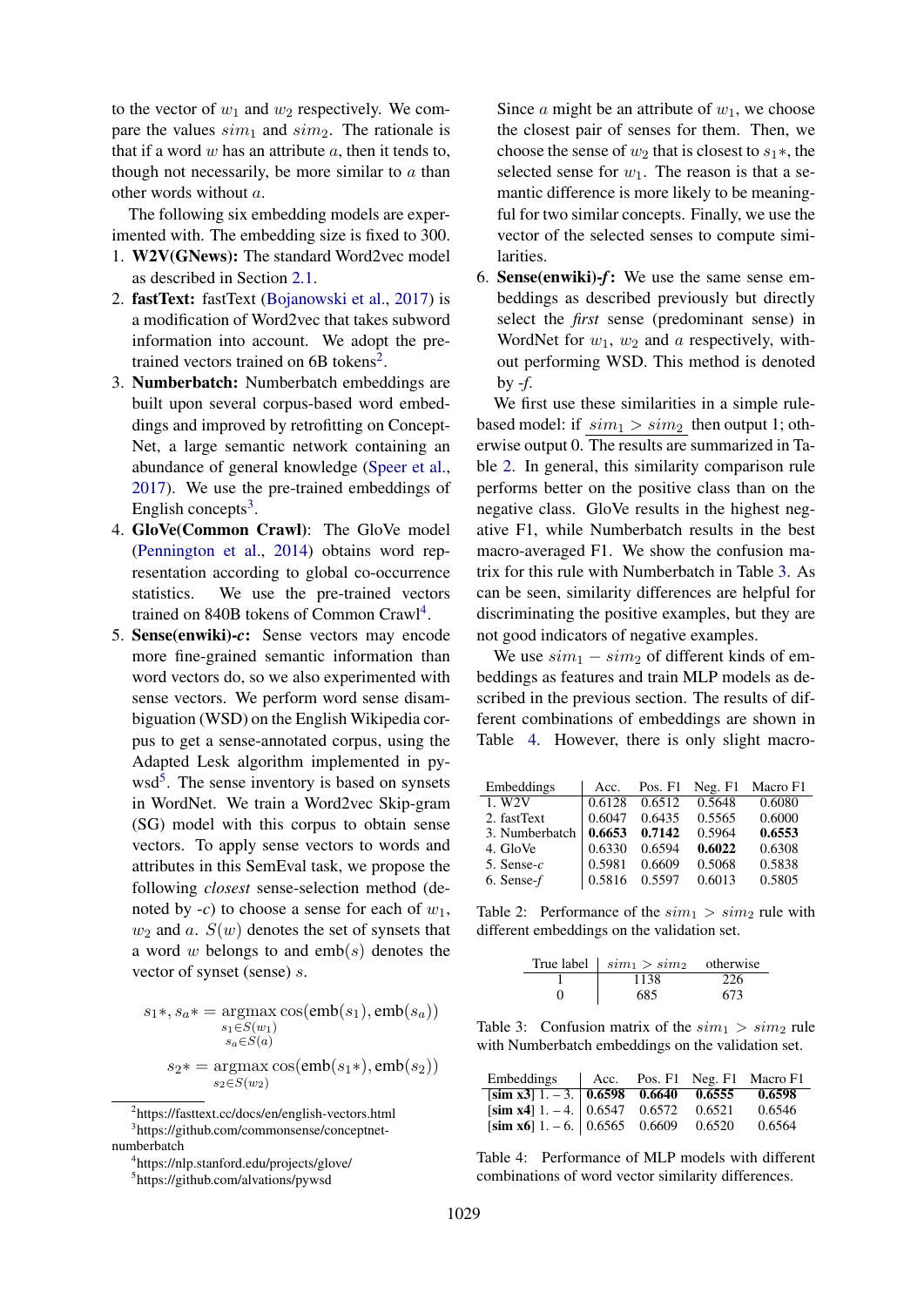F1 improvement over the rule-based models. On the other hand, though including the last three embedding models does not yield better result in this setting, we find them useful when combined with other kinds of features. Therefore, they are included in one of our submitted systems.

# 2.3 PMI Difference

Similar to word embedding, PMI reflects the cooccurrence tendencies of words. It has been shown that the Skip-gram with Negative Sampling (SGNS) algorithm in Word2vec corresponds to implicit factorization of the PMI matrix (Levy and Goldberg, 2014). Nevertheless, PMI should be interpreted differently from word vector similarity. Since PMI is calculated in an exact matching manner, there is no propagation of similarity as in the case of word vectors. That is, suppose that both PMI("red", "yellow") and PMI("apple", "banana") are high, this does not imply that PMI("red", "banana") will be high. Thus, PMI might be less prone to confusion of similar concepts.

We calculate PMI on the English Wikipedia corpus. We first experimented with a  $PMI_1 > PMI_2$  rule that is similar to the one for vector similarities. In Table 5, we report

| Context window   Acc. Pos. F1 Neg. F1 Macro F1 |                                                          |        |        |
|------------------------------------------------|----------------------------------------------------------|--------|--------|
| 10 words                                       | $\vert 0.6550 \quad 0.6986 \quad 0.5968$                 |        | 0.6477 |
| 20 words                                       | $\begin{array}{ l} 0.6561 & 0.7013 & 0.5948 \end{array}$ |        | 0.6481 |
| 30 words                                       | $\begin{array}{ l} 0.6506 & 0.6959 \end{array}$          | 0.5896 | 0.6427 |
| whole sentence                                 | $\begin{array}{ l} 0.6447 & 0.6906 & 0.5830 \end{array}$ |        | 0.6368 |

Table 5: Performance of the  $PMI_1 > PMI_2$  rule with different context windows on the validation set.

| True label $\mid PMI_1 > PMI_2$ otherwise |     |
|-------------------------------------------|-----|
| 1099                                      | 265 |
| 671                                       | 687 |

Table 6: Confusion matrix of the  $PMI_1 > PMI_2$ rule with context window size 20 on the validation set.

| True label $\vert \, sim_1 \rangle \, sim_2 \, \& \, PMI_1 \rangle \, PMI_2$ otherwise |     |
|----------------------------------------------------------------------------------------|-----|
| 964                                                                                    | 400 |
| 429                                                                                    | 929 |

Table 7: Confusion matrix of the  $sim_1$  $\sinh_2 \& PMI_1 > PMI_2$  rule on the validation set.

| Features                                                         |  | $\vert$ Acc. Pos. F1 Neg. F1 Macro F1 |
|------------------------------------------------------------------|--|---------------------------------------|
| PMI(10+20+30)   0.6492  0.7026  0.5723  0.6375                   |  |                                       |
| $\sin x6 + \text{PMI } x3 \mid 0.6763 \quad 0.7039 \quad 0.6432$ |  | 0.6735                                |

Table 8: Performance of MLP models with combinations of word vector similarity differences and sign of PMI differences.

the results of PMI calculated with different sizes of context window within which a pair of words is considered to be a co-occurrence. 20-word context window yields the best performance so we show its corresponding confusion matrix in Table 6. As can be seen, PMI performs slightly better in discriminating the negative class, compared to word similarities (Table 3).

Based on the above observation, we propose a heuristic rule of combining vector similarity and PMI: if  $sim_1 > sim_2$  and  $PMI_1 > PMI_2$  then output 1. We use the Numberbatch embeddings and PMI of 20-word context. This majority-voting model is more reliable and achieves macro-F1 above 0.69. It is one of our submitted systems so the result is shown in Table 14. According to the confusion matrix in Table 7, both the positive and the negative classes can be discriminated well with the combination of distributional vectors and PMI.

We also build learning-based models with combinations of PMI of different context window sizes. Since the range of PMI can be large, we only consider the sign of the difference. The sign of zero is defined to be negative. In addition, we also combine vector similarities to train the MLP model. The results are all shown in Table 8. However, none of the results show improvement over the corresponding rule-based models.

#### 3 Expert Knowledge from ConceptNet

#### 3.1 Edge Connection

ConceptNet can be regarded as a directed graph of concepts (vertices) connected by different relations (edges). There are 47 relation types in ConceptNet. Some of them, such as HasProperty and CapableOf, are directly related to attributes. Other relations such as RelatedTo can also reflect some kinds of attributes.

We experiment with a simple rule-based model that outputs 1 if there exists a relation from  $w_1$  to  $a$  and there is no relation from  $w_2$  to  $a$ . Additionally, we augment the ConceptNet graph with reverse edges and apply the rule again. The results of both versions are shown in Table 9. The

| Graph                                       | Acc. |        | Pos. F1 Neg. F1 Macro F1 |
|---------------------------------------------|------|--------|--------------------------|
| ConceptNet edges 0.5996 0.4593 0.6820       |      |        | 0.5707                   |
| + reverse edges $\big  0.6297 \big  0.5140$ |      | 0.7009 | 0.6074                   |

Table 9: Performance of the  $w_1 \rightarrow a \& w_2 \rightarrow a$ rule with the ConceptNet graph and its extension on the validation set.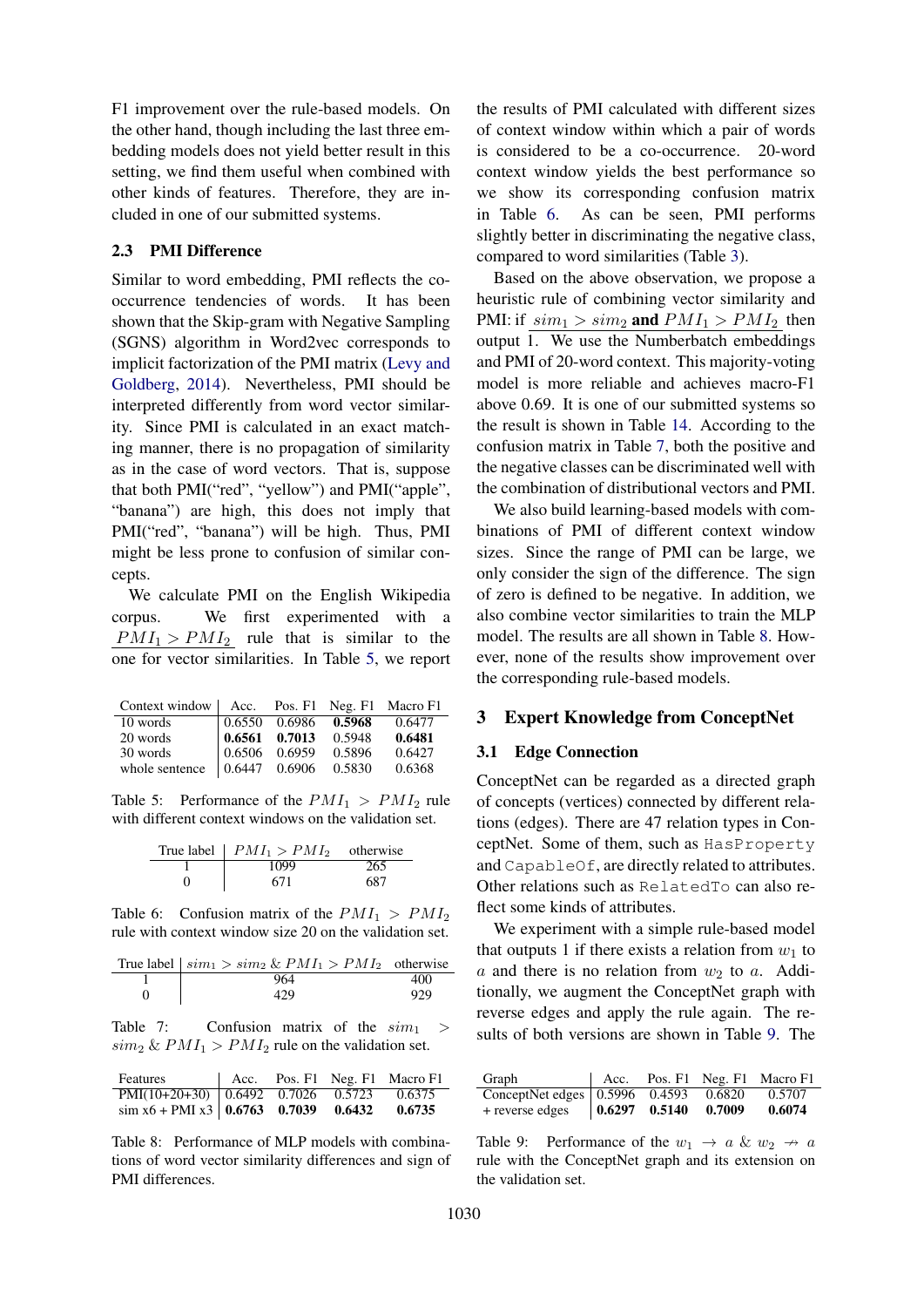| Features                                                                                                  |  | Acc. Pos. F1 Neg. F1 Macro F1 |
|-----------------------------------------------------------------------------------------------------------|--|-------------------------------|
| $w_1/w_2 \stackrel{r}{\leftrightarrow} a$ for each $r \mid 0.5724 \quad 0.4785 \quad 0.6376 \quad 0.5581$ |  |                               |
| $w_1/w_2 \leftrightarrow a$ for any $r \mid 0.5974 \quad 0.4931 \quad 0.6661 \quad 0.5796$                |  |                               |

Table 10: Performance of MLP models with Concept-Net edge features on the validation set.

version with reverse edges performs competitively with the vector similarity rule (macro F1 about 0.6), but the behavior is quite different. As can be seen, the ConceptNet features help achieve better negative F1. The relatively low performance on the positive class might be due to the sparseness of the knowledge graph. Some  $w_1$  might have attribute  $a$  but it is not directly connected to  $a$  on the graph.

To encode edge connection information for training learning-based models, we compute the following four binary features:

- Is there an edge from  $w_1$  to  $a$ ?
- Is there an edge from  $a$  to  $w_1$ ?
- Is there an edge from  $w_2$  to  $a$ ?
- Is there an edge from  $a$  to  $w_2$ ?

We also experimented with two versions. In the first version, each type of relations are considered separately, so the total dimensionality is  $4 * 47 =$ 188. In the second version, we set a binary feature to 1 if there is at least one edge that satisfies its condition, so the feature dimensionality is only 4. The results are shown in Table 10. Although different types of relations have different semantics and should be treated differently, the version considering relation type does not perform better. A possible reason is that it can suffer from the data sparseness problem, since some dimensions are zero for almost all the instances.

### 3.2 Shortest Path Length

To include connections between words and attributes that take more than one step, we calculate the shortest path lengths. Let  $dis(w_i, a)$ be the shortest path length between  $w_i$  and a on the ConceptNet graph. We first experiment with a simple rule-based model that outputs 1 when  $dis(w_1, a) < dis(w_2, a)$ , that is, when  $w_1$ is closer to a. The results are reported in Table 11. Including reverse edges slightly improves the accuracy but does not improve the macro F1 score. A confusion matrix is presented in Table 12, showing that this rule is a strong indicator for the negative class. Compared to the ones with edge connection features, however, these rule-based classifiers

| Graph                                                                      | Acc. |  | Pos. F1 Neg. F1 Macro F1 |
|----------------------------------------------------------------------------|------|--|--------------------------|
| ConceptNet edges 0.6308 0.5740 0.6742                                      |      |  | 0.6241                   |
| $+$ reverse edges $\begin{array}{ l} 0.6315 & 0.5622 & 0.6819 \end{array}$ |      |  | 0.6220                   |

Table 11: Performance of the  $dis(w_1, a) < dis(w_2, a)$ rule with the ConceptNet graph and its extension on the validation set.

| True label $ $ $dis(w_1, a) < dis(w_2, a)$ | otherwise |
|--------------------------------------------|-----------|
| 644                                        | 720       |
| 283                                        | 1075      |

Table 12: Confusion matrix of the  $dis(w_1, a)$  <  $dis(w_2, a)$  rule (reverse edges considered) on the validation set.

| Graph                                                                      | Acc. |  | Pos. F1 Neg. F1 Macro F1 |
|----------------------------------------------------------------------------|------|--|--------------------------|
| ConceptNet edges 0.6532 0.6629 0.6430                                      |      |  | 0.6529                   |
| $+$ reverse edges $\begin{vmatrix} 0.6646 & 0.6984 & 0.6223 \end{vmatrix}$ |      |  | 0.6603                   |

Table 13: Performance of MLP models with one-hot representation of ConceptNet shortest path lengths on the validation set.

achieve slightly lower negative F1 but higher positive F1.

Since the maximum shortest path distance between a word and an attribute in the training set is 5 (when reverse edges are included), we encode  $dis(w_i, a)$  into 6-dimensional discrete binary features as follows.

- No path from  $w_i$  to  $a$
- $dis(w_i, a) = 1$
- $dis(w_i, a) = 2$
- $dis(w_i, a) = 3$
- $dis(w_i, a) = 4$
- $dis(w_i, a) \geq 5$

We build similar MLP models that take these features as input. The features for  $w_1$  and  $w_2$  are computed separately and then concatenated., There are clear improvements of learning-based models (Table 13) over rule-based ones (Table 11). The improvements are mostly contributed by the higher positive F1 scores. On the other hand, in general it is helpful to include a separate set of features calculated on the graph with reverse edges.

# 4 Submitted Systems

We submitted the predictions of a rule-based system and a learning-based system. The evaluation results are summarized in Table 14. Run 1 system is a rule-based combination of similarity differences of the Numberbatch embedding and the sign of PMI differences (window size 20). Run 2 is an MLP model with three size-2048 hidden layers that takes input features of the similarity dif-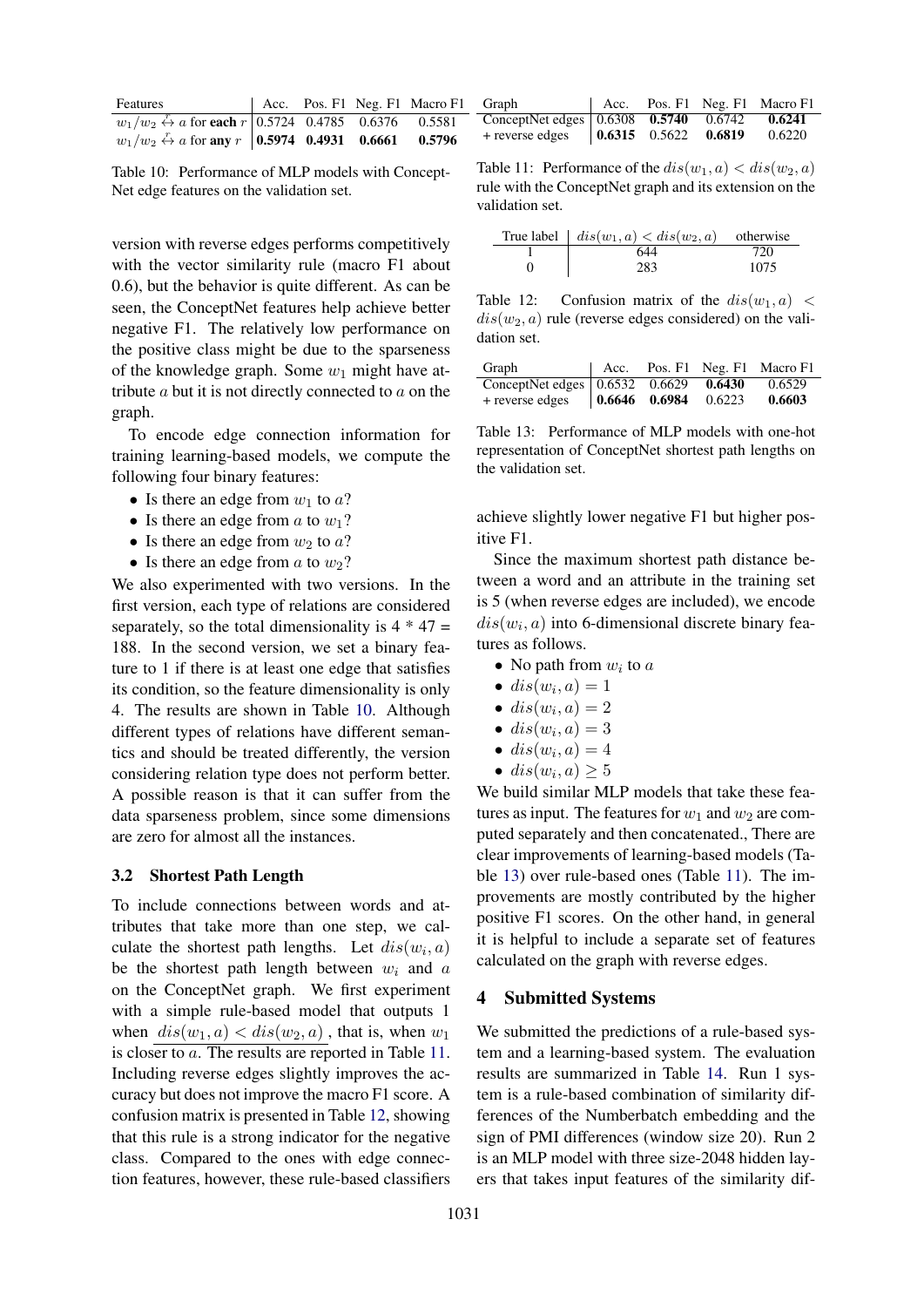|                                                                                                                     | Validation |  |  | Test                                                                                       |  |  |  |        |
|---------------------------------------------------------------------------------------------------------------------|------------|--|--|--------------------------------------------------------------------------------------------|--|--|--|--------|
| Model                                                                                                               |            |  |  | Acc. Pos. F1 Neg. F1 Macro F1 Acc. Pos. F1 Neg. F1 Macro F1                                |  |  |  |        |
| [1] Rule: $\sinh_1 > \sinh_2 \& PMI_1 > PMI_2$                                                                      |            |  |  | $\vert 0.6954 \; 0.6993 \; 0.6915 \; 0.6954 \; \vert 0.7047 \; 0.6944 \; 0.7143 \; 0.7044$ |  |  |  |        |
| [2] MLP: $\sin x6 + \text{PMI}(10,20,30) + \text{ConceptNet} \mid 0.7175$ 0.7213 0.7136 0.7174 0.7303 0.7138 0.7451 |            |  |  |                                                                                            |  |  |  | 0.7294 |

Table 14: Evaluation results of the two submitted systems.

ference of the six kinds of embeddings, the sign of PMI differences of three different context window sizes and the ConceptNet edge and shortest path length features.

Our run 2 system performed the third best among all 26 participants with macro-F1 0.7294, showing that the features we proposed are highly effective. On the other hand, our run 1 system got an only slightly lower macro-F1 of 0.7044 and would get a rank between 5 (0.69) and 4 (0.72) if it was considered. This again proves the complementary effect of word vector similarity and PMI.

## 5 Error Analysis

Since even the top system in this task did not achieve macro-F1 above 75%, we think that there might be some cases that are very difficult to handle. Based on the test ground-truth released officially, we analyze the errors of our best system. We find out that the difficulties mainly arise from the following cases.

Ambiguous concept: Word ambiguity is not considered in this task. However, this may be problematic in some cases such as the positive example <mouse, squirrel, plastic>. According to the answer, we know that the word "mouse" is interpreted as a "computer device" instead of an "animal". Therefore, sometimes the answer is dependent on which sense is selected.

Vague or ambiguous attribute: Since the attribute is expressed only with a single word in this task, sometimes it is hard to tell what the attribute means, even from a human's perspective. For example, the triple  $\langle$ philanthropist, lawyer, active $\rangle$ is labeled 0 in the gold answer. Nevertheless, a positive interpretation also makes sense: philanthropists usually engage in philanthropy actively, while lawyers usually handle matters under the authorization of someone.

Relative attribute: In some positive examples,  $w_1$  does not necessarily have a, but only more likely to have it. In the positive example <father, brother, old>, "father" might be "old" when being compared to "brother", but not necessarily so when considered isolatedly. It is even more diffi-

cult to determine when to evaluate the absence of an attribute relatively, given that we also encounter cases such as <banker, lawyer, rich>, whose gold label is 0.

# 6 Conclusions

We propose several approaches to tackle the SemEval 2018 Capturing Discriminative Attributes task in this paper. We utilize information derived from both corpus distribution statistics and expert knowledge in ConceptNet to build our systems. According to the experimental results, word embedding and PMI, though both based on cooccurrence, can complement each other in a simple heuristic rule-based system. Moreover, the ConceptNet features with high sensitivity to the negative class can complement the corpus-based features, which are more sensitive to the positive class. Our best learning-based system achieved F1 score of 0.7294 and got the 3rd place in the official run. We did not adopt image features, which suggests that it is possible to learn substantially about visual attributes solely from text.

Given the limited advancement of the learningbased model over the rule-based one, it is worth studying how to design some mechanism in machine learning models that can guide them to "compare" the features of the two concepts and determine the discriminativeness.

## Acknowledgements

This research was partially supported by Ministry of Science and Technology, Taiwan, under grants MOST-107-2634-F-002-011-, MOST-106- 2923-E-002-012-MY3, and MOST-105-2221-E-002-154-MY3.

# References

Piotr Bojanowski, Edouard Grave, Armand Joulin, and Tomas Mikolov. 2017. Enriching Word Vectors with Subword Information. *Transactions of the Association for Computational Linguistics*, 5:135–146.

François Chollet. 2015. Keras. https://github. com/fchollet/keras.